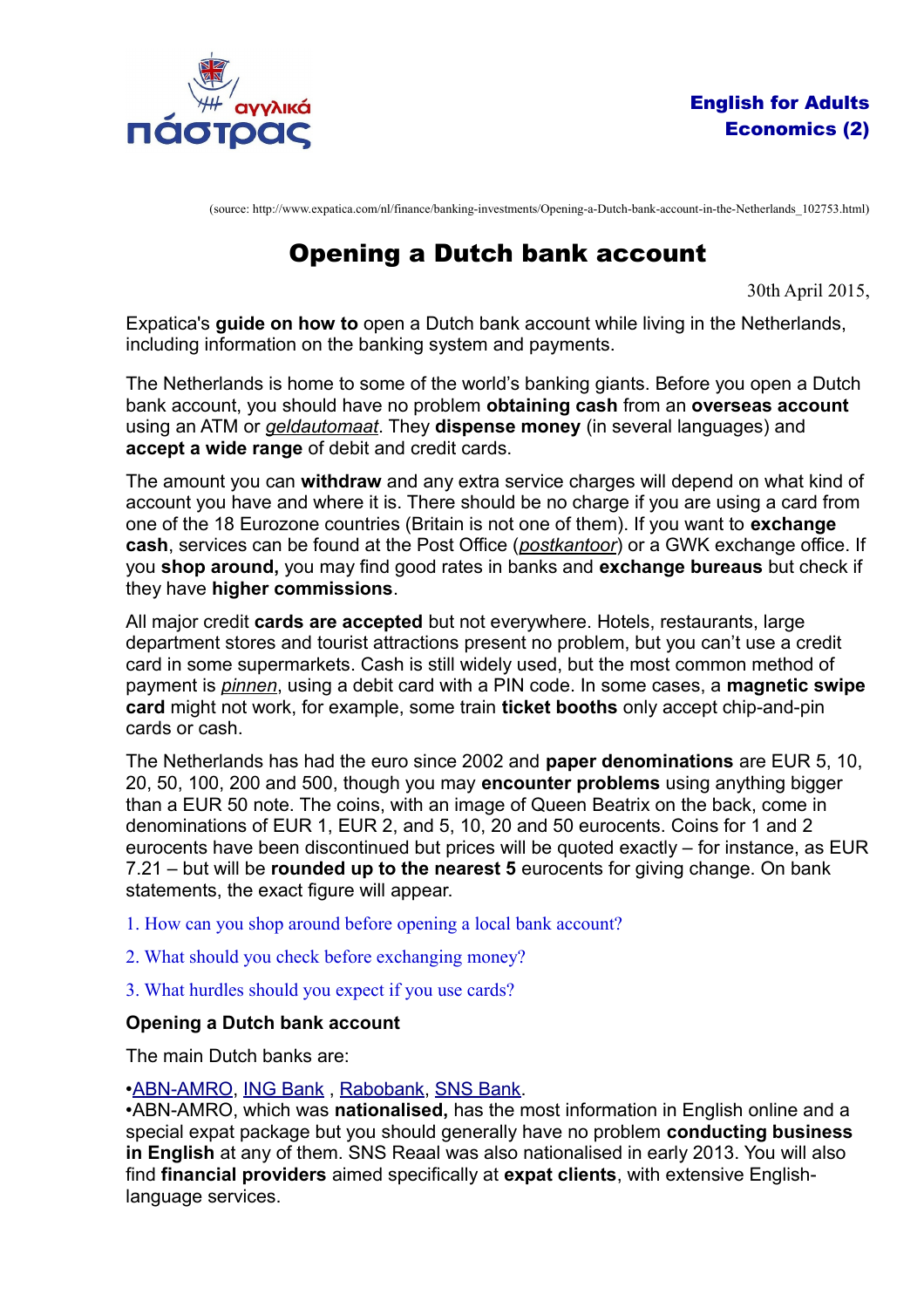

Documents generally required:

•valid ID, plus residence permit if applicable; •BSN *burgerservicenummer*, which you'll get when you register with the BRP or direct from the tax office;

•proof of address (*bevolkingsregister* extract, utility bill, rental contract etc.).

If you want to open anything other than a **savings only account** you may also need **evidence of income**, such as an employment contract or **payslip**.

The credit rating of new clients may be checked with the Central Credit Registration Office (BKR). An account can be opened in your name and your partner's (they will also need identity documents).

A private bank account is a *privérekening*. Various cards are on offer but the *bankpas* is standard. You can pick up the card personally with ID. A **four-digit PIN code** (*pincode*) will either be posted separately or given to you on pick up, but it can be changed at a bank. When you pay by pin, you **swipe your card through the machine** and **punch in your four-digit number**. It's the most common method of payment used in shops, supermarkets, bars and restaurants.

4. List the required documents in order to issue an account.

## **Chipknip**

Chipknip was intended as an easy way of paying **small transactions** since, unlike with *pinnen* payments, you don't need a PIN. However, the e-purse system will be **phased out** by 2015, as *pinpas* is increasingly being used for small transactions.

## **Credit cards**

Commercial banks usually have an arrangement with Mastercard or VISA but you will generally need to be a customer for a while before getting one. A credit card will be more expensive than other bank cards and you will be encouraged to **pay off** the card **swiftly**  and **consistently**.

5. What's the downside of a credit card?

## **Internet banking**

Online banking is common in the Netherlands. You will usually be issued with a **calculator-sized device** into which you **slot** your *bankpas* and **enter your PIN**, then exchange numbers with the online login system to **gain authorised access** to your account. You can pay bills directly or set up direct debits (*automatische overschrijving*) for regular payments. There is usually information in English but you can also **get step-by-step tuition** from the bank.